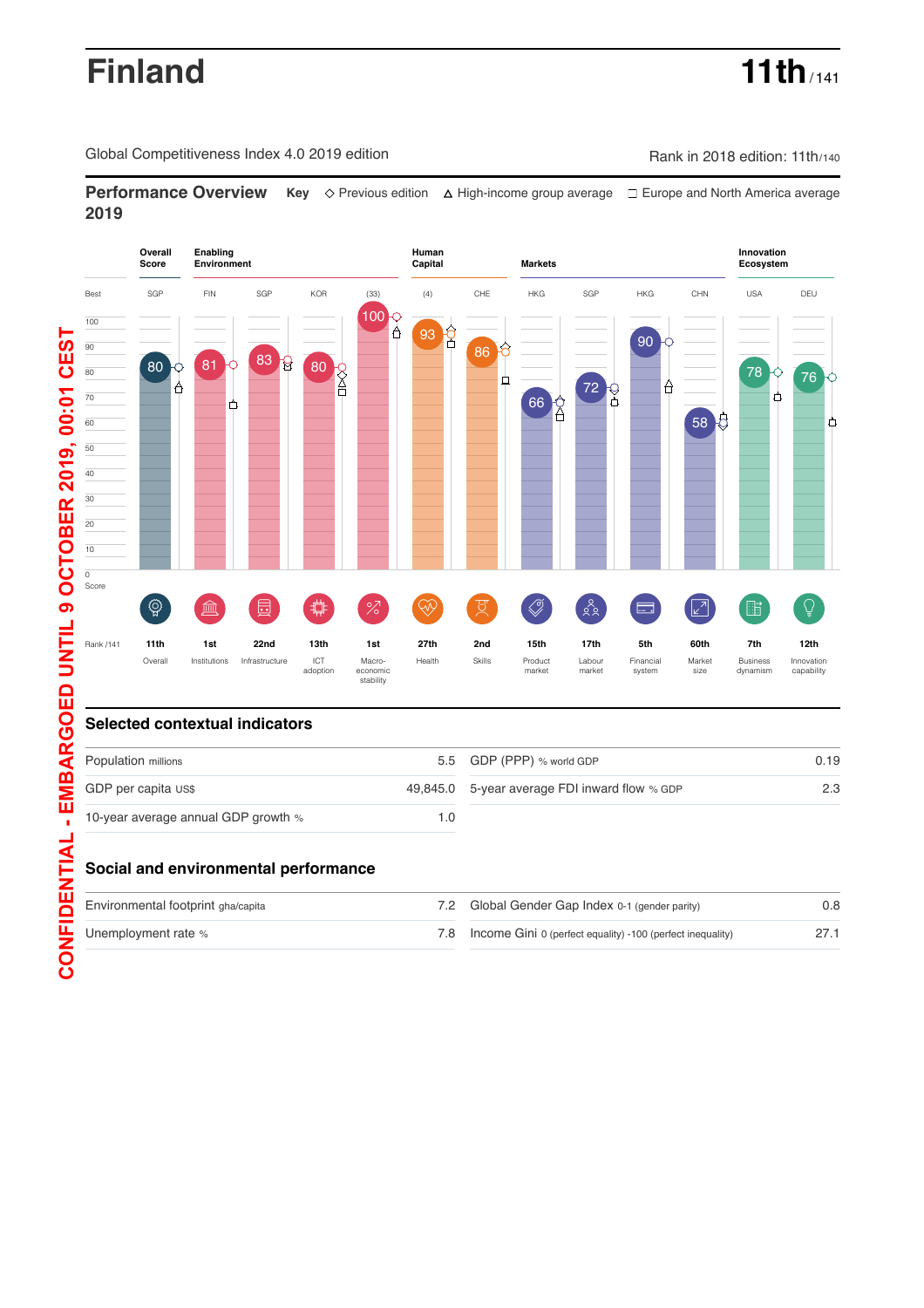| <b>Index Component</b>                                                                                                             | Value                    | Score *                  | Rank/141 | <b>Best Performer</b>             |
|------------------------------------------------------------------------------------------------------------------------------------|--------------------------|--------------------------|----------|-----------------------------------|
| 1st pillar: Institutions 0-100                                                                                                     |                          | $81.2$ ↑                 | 1        | <b>Finland</b>                    |
| Security 0-100                                                                                                                     | $\overline{\phantom{0}}$ | 97.3 $\downarrow$        | 1        | <b>Finland</b>                    |
| 1.01 Organized crime 1-7 (best)                                                                                                    | 6.8                      | 96.4 $\sqrt{ }$          | 1        | Finland                           |
| 1.02 Homicide rate per 100,000 pop.                                                                                                | 1.2                      | 97.6 $\uparrow$          | 40       | Multiple (14)                     |
| 1.03 Terrorism incidence 0 (very high) -100 (no incidence)                                                                         | 99.6                     | $99.6 =$                 | 84       | Multiple (25)                     |
| 1.04 Reliability of police services 1–7 (best)                                                                                     | 6.7                      | 95.4 $\sqrt{ }$          | 1        | Finland                           |
| Social capital 0-100                                                                                                               |                          | 62.2 $\uparrow$          | 14       | <b>New Zealand</b>                |
| 1.05 Social capital 0-100 (best)                                                                                                   | 62.2                     | 62.2 ↑                   | 14       | New Zealand                       |
| Checks and balances 0-100                                                                                                          |                          | $85.2$ ↑                 | 1        | <b>Finland</b>                    |
| 1.06 Budget transparency 0-100 (best)                                                                                              | n/a                      | 76.7                     | n/a      | Multiple (2)                      |
| 1.07 Judicial independence 1-7 (best)                                                                                              | 6.6                      | 94.0 $\sqrt{ }$          | 1        | Finland                           |
| 1.08 Efficiency of legal framework in challenging regulations 1–7 (best)                                                           | 5.7                      | 78.1 ↑                   | 1        | Finland                           |
| 1.09 Freedom of the press 0-100 (worst)                                                                                            | 7.9                      | $92.1$ 1                 | 2        | Norway                            |
| Public-sector performance 0-100                                                                                                    |                          | 82.5 ↑                   | 2        | Singapore                         |
| 1.10 Burden of government regulation 1-7 (best)                                                                                    | 4.9                      | 64.9 ↑                   | 7        | Singapore                         |
| 1.11 Efficiency of legal framework in settling disputes 1-7 (best)                                                                 | 6.0                      | 82.7 1                   | 2        | Singapore                         |
| 1.12 E-Participation 0-1 (best)                                                                                                    | 1.00                     | $100.0 =$                | 1        | Multiple (3)                      |
| Transparency 0-100                                                                                                                 |                          | $85.0 =$                 | 3        | <b>Denmark</b>                    |
| 1.13 Incidence of corruption 0-100 (best)                                                                                          | 85.0                     | $85.0 =$                 | 3        | Denmark                           |
| Property rights 0-100                                                                                                              |                          | $91.3$ 1                 | 1        | <b>Finland</b>                    |
| 1.14 Property rights 1-7 (best)                                                                                                    | 6.6                      | $93.4$ 1                 | 1        | Finland                           |
| 1.15 Intellectual property protection 1-7 (best)                                                                                   | 6.5                      | $92.2$ 1                 | 1        | Finland                           |
| 1.16 Quality of land administration 0-30 (best)                                                                                    | 26.5                     | $88.3 =$                 | 11       | Multiple (5)                      |
| Corporate governance 0-100                                                                                                         |                          | 69.7 $\sqrt{ }$          | 30       | <b>New Zealand</b>                |
| 1.17 Strength of auditing and accounting standards 1–7 (best)                                                                      | 6.5                      | 92.2 $\sqrt{ }$          | 1        | Finland                           |
| 1.18 Conflict of interest regulation 0-10 (best)                                                                                   | 6.0                      | $60.0 =$                 | 53       | Kenya                             |
| 1.19 Shareholder governance 0-10 (best)                                                                                            | 5.7                      | $57.0 =$                 | 75       | Kazakhstan                        |
| Future orientation of government 0-100                                                                                             |                          | 76.5                     | 5        | Luxembourg                        |
|                                                                                                                                    | 5.9                      | 81.7                     | 4        | Switzerland                       |
| 1.20 Government ensuring policy stability 1–7 (best)                                                                               | 5.2                      | 69.9                     |          |                                   |
| 1.21 Government's responsiveness to change 1–7 (best)<br>1.22 Legal framework's adaptability to digital business models 1-7 (best) | 5.1                      | 67.7                     | 9<br>8   | Singapore<br><b>United States</b> |
|                                                                                                                                    | 5.1                      | 67.9                     | 15       |                                   |
| 1.23 Government long-term vision 1-7 (best)                                                                                        | 73.2                     | 73.2                     | 22       | Singapore                         |
| 1.24 Energy efficiency regulation 0-100 (best)                                                                                     | 70.6                     | 70.6                     | 29       | Italy                             |
| 1.25 Renewable energy regulation 0-100 (best)                                                                                      |                          |                          |          | Germany                           |
| 1.26 Environment-related treaties in force count (out of 29)                                                                       | 29                       | 100.0                    | 1        | Multiple (6)                      |
| 曼<br>2nd pillar: Infrastructure 0-100                                                                                              | $\overline{\phantom{a}}$ | $83.4 \text{ } \uparrow$ | 22       | Singapore                         |
| Transport infrastructure 0-100                                                                                                     |                          | 67.2 ↑                   | 27       | Singapore                         |
| 2.01 Road connectivity 0-100 (best)                                                                                                | 91.6                     | $91.6$ ↑                 | 19       | Multiple (3)                      |
| 2.02 Quality of road infrastructure 1-7 (best)                                                                                     | 5.3                      | $71.0 +$                 | 23       | Singapore                         |
| 2.03 Railroad density km/1,000 km[[2                                                                                               | 19.5                     | 48.7 ↑                   | 42       | Multiple (24)                     |
| 2.04 Efficiency of train services 1-7 (best)                                                                                       | 5.5                      | 75.6 个                   | 7        | Japan                             |
| 2.05 Airport connectivity score                                                                                                    | 82,578.9                 | $59.4 =$                 | 46       | Multiple (8)                      |
| 2.06 Efficiency of air transport services 1-7 (best)                                                                               | 6.3                      | 88.3 个                   | 4        | Singapore                         |
| 2.07 Liner shipping connectivity 0-100 (best)                                                                                      | 13.4                     | 13.4 $\uparrow$          | 75       | Multiple (5)                      |
| 2.08 Efficiency of seaport services 1–7 (best)                                                                                     | 6.4                      | 89.5 个                   | 3        | Singapore                         |
| Utility infrastructure 0-100                                                                                                       | $\overline{\phantom{a}}$ | 99.6 个                   | 2        | Iceland                           |
| 2.09 Electricity access % of population                                                                                            | 100.0                    | $100.0 =$                | 2        | Multiple (67)                     |
| 2.10 Electricity supply quality % of output                                                                                        | 3.1                      | $100.0 =$                | 6        | Multiple (10)                     |
| 2.11 Exposure to unsafe drinking water % of population                                                                             | 0.2                      | $100.0 =$                | 4        | Multiple (28)                     |
| 2.12 Reliability of water supply 1-7 (best)                                                                                        | 6.9                      | 98.4 ↑                   | 3        | Iceland                           |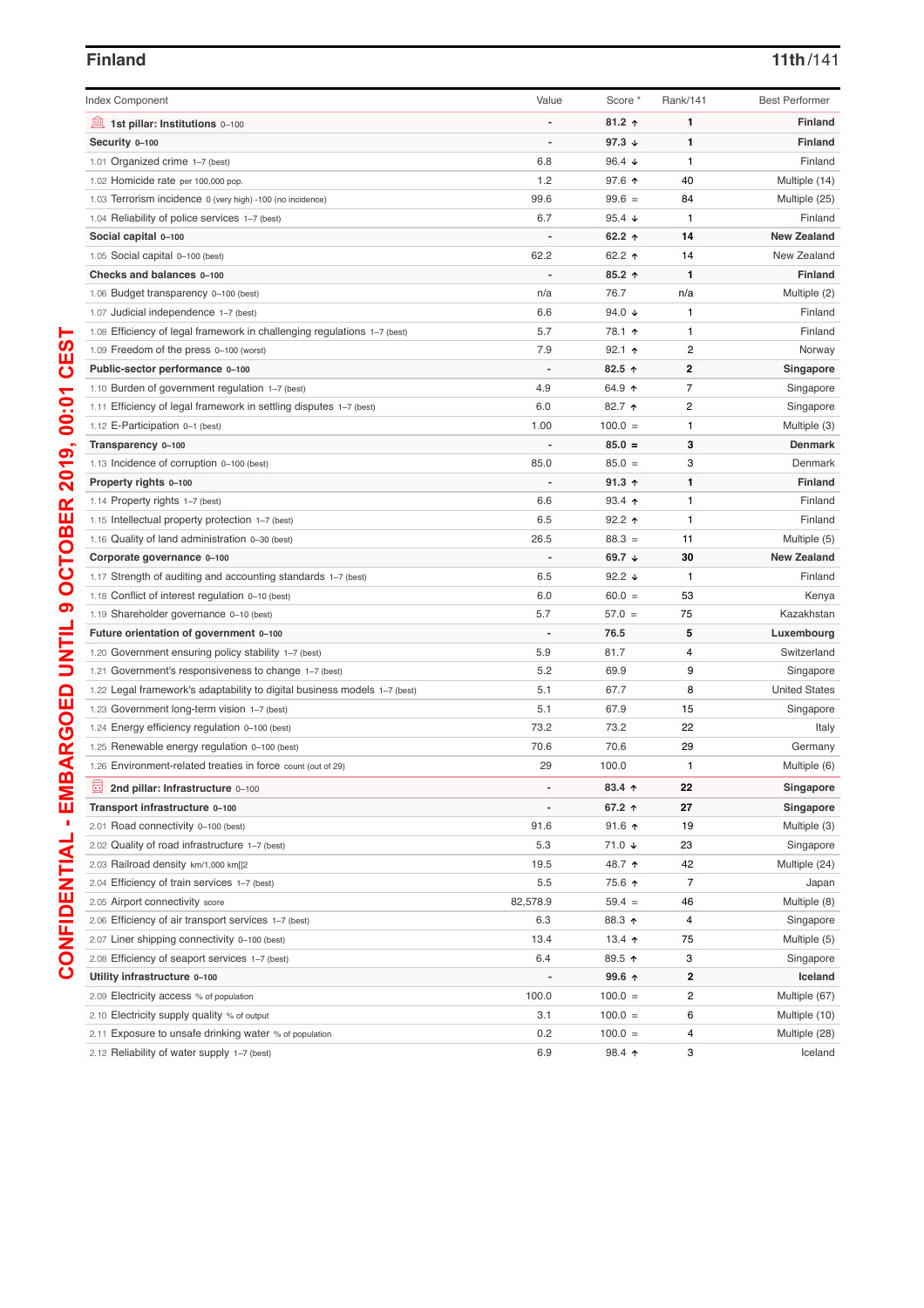| <b>Index Component</b>                                                  | Value        | Score *                  | Rank/141 | <b>Best Performer</b>       |
|-------------------------------------------------------------------------|--------------|--------------------------|----------|-----------------------------|
| ₩<br>3rd pillar: ICT adoption 0-100                                     |              | $80.4 \text{ } \uparrow$ | 13       | Korea, Rep.                 |
| 3.01 Mobile-cellular telephone subscriptions per 100 pop.               | 132.2        | $100.0 =$                | 38       | Multiple (63)               |
| 3.02 Mobile-broadband subscriptions per 100 pop.                        | 156.4        | N/Appl.                  | 4        | <b>United Arab Emirates</b> |
| 3.03 Fixed-broadband Internet subscriptions per 100 pop.                | 31.5         | 62.9 ↑                   | 26       | Switzerland                 |
| 3.04 Fibre internet subscriptions per 100 pop.                          | 14.2         | N/Appl.                  | 18       | Korea, Rep.                 |
| 3.05 Internet users % of adult population                               | 88.9         | 88.9 个                   | 22       | Qatar                       |
| % 4th pillar: Macroeconomic stability 0-100                             |              | $100.0 =$                | 1        | Multiple (33)               |
| 4.01 Inflation %                                                        | 1.0          | $100.0 =$                | 1        | Multiple (88)               |
| 4.02 Debt dynamics 0-100 (best)                                         | 100.0        | $100.0 =$                | 1        | Multiple (34)               |
| ŸY<br>5th pillar: Health 0-100                                          |              | 93.0 $\sqrt{ }$          | 27       | Multiple (4)                |
| 5.01 Healthy life expectancy years                                      | 69.8         | 93.0 $\sqrt{ }$          | 26       | Multiple (4)                |
| 6th pillar: Skills 0-100                                                |              | 85.7 $\sqrt{ }$          | 2        | Switzerland                 |
| Current workforce 0-100                                                 |              | 79.4 ↓                   | 5        | Switzerland                 |
| 6.01 Mean years of schooling years                                      | 12.4         | 82.9 $\sqrt{ }$          | 21       | Germany                     |
| Skills of current workforce 0-100                                       |              | 75.8 ↑                   | 2        | Switzerland                 |
| 6.02 Extent of staff training 1-7 (best)                                | 5.5          | 75.3 ↑                   | 2        | Switzerland                 |
| 6.03 Quality of vocational training 1-7 (best)                          | 5.6          | 76.4 ↑                   | 5        | Switzerland                 |
| 6.04 Skillset of graduates 1–7 (best)                                   | 5.6          | 77.0 ↑                   | 2        | Switzerland                 |
| 6.05 Digital skills among active population 1-7 (best)                  | 5.8          | 80.5 个                   | 1        | Finland                     |
| 6.06 Ease of finding skilled employees 1-7 (best)                       | 5.2          | 70.0 ↓                   | 5        | <b>United States</b>        |
| Future workforce 0-100                                                  |              | $92.0$ 1                 | 3        | <b>Denmark</b>              |
| 6.07 School life expectancy years                                       | 19.3         | $100.0 =$                | 3        | Multiple (11)               |
| Skills of future workforce 0-100                                        |              | 84.0 个                   | 4        | <b>Denmark</b>              |
| 6.08 Critical thinking in teaching 1-7 (best)                           | 5.6          | 76.4 ↑                   | 1        | Finland                     |
| 6.09 Pupil-to-teacher ratio in primary education ratio                  | 13.3         | $91.7 =$                 | 36       | Multiple (5)                |
| 7th pillar: Product market 0-100                                        |              | 66.3 $\sqrt{ }$          | 15       | <b>Hong Kong SAR</b>        |
| Domestic competition 0-100                                              |              | 64.2 ↑                   | 21       | <b>Hong Kong SAR</b>        |
| 7.01 Distortive effect of taxes and subsidies on competition 1-7 (best) | 5.0          | 66.5 ↑                   | 9        | Singapore                   |
| 7.02 Extent of market dominance 1–7 (best)                              | 4.2          | 53.0 $\sqrt{ }$          | 39       | Switzerland                 |
| 7.03 Competition in services 1-7 (best)                                 | 5.4          | 72.9 ↑                   | 28       | Hong Kong SAR               |
| Trade openness 0-100                                                    |              | 68.5 $\sqrt{ }$          | 10       | Singapore                   |
| 7.04 Prevalence of non-tariff barriers 1-7 (best)                       | 5.8          | 79.4 ↑                   | 3        | Singapore                   |
| 7.05 Trade tariffs %                                                    | 1.12         | $92.5$ 1                 | 7        | Hong Kong SAR               |
| 7.06 Complexity of tariffs 1–7 (best)                                   | 2.9          | 31.6 $\sqrt{ }$          | 113      | Hong Kong SAR               |
| 7.07 Border clearance efficiency 1-5 (best)                             | 3.8          | $70.4 =$                 | 8        | Germany                     |
| 28 8th pillar: Labour market 0-100                                      |              | 71.5 ↑                   | 17       | Singapore                   |
| Flexibility 0-100                                                       | $\centerdot$ | 61.9 $\uparrow$          | 44       | Singapore                   |
| 8.01 Redundancy costs weeks of salary                                   | 10.1         | 87.3 ↑                   | 30       | Multiple (8)                |
| 8.02 Hiring and firing practices 1-7 (best)                             | 3.6          | 43.2 ↑                   | 97       | Hong Kong SAR               |
| 8.03 Cooperation in labour-employer relations 1-7 (best)                | 5.3          | 71.8 ↑                   | 18       | Singapore                   |
| 8.04 Flexibility of wage determination 1-7 (best)                       | 2.7          | 28.0 ↑                   | 139      | Estonia                     |
| 8.05 Active labour market policies 1-7 (best)                           | 5.2          | 69.5 个                   | 9        | Switzerland                 |
| 8.06 Workers' rights 0-100 (best)                                       | 97.0         | 97.0 $\sqrt{ }$          | 6        | Multiple (2)                |
| 8.07 Ease of hiring foreign labour 1-7 (best)                           | 3.9          | 48.4 ↓                   | 89       | Albania                     |
| 8.08 Internal labour mobility 1-7 (best)                                | 4.0          | $50.5$ ↑                 | 109      | <b>United States</b>        |
| Meritocracy and incentivization 0-100                                   |              | $81.1$ ↑                 | 10       | <b>Denmark</b>              |
| 8.09 Reliance on professional management 1-7 (best)                     | 6.2          | 86.6 ↓                   | 1        | Finland                     |
| 8.10 Pay and productivity 1-7 (best)                                    | 4.7          | 61.6 $\uparrow$          | 23       | Hong Kong SAR               |
| 8.11 Ratio of wage and salaried female workers to male workers %        | 0.99         | 98.1 $\sqrt{ }$          | 6        | Multiple (4)                |
| 8.12 Labour tax rate %                                                  | 23.9         | 77.9 1                   | 104      | Multiple (24)               |